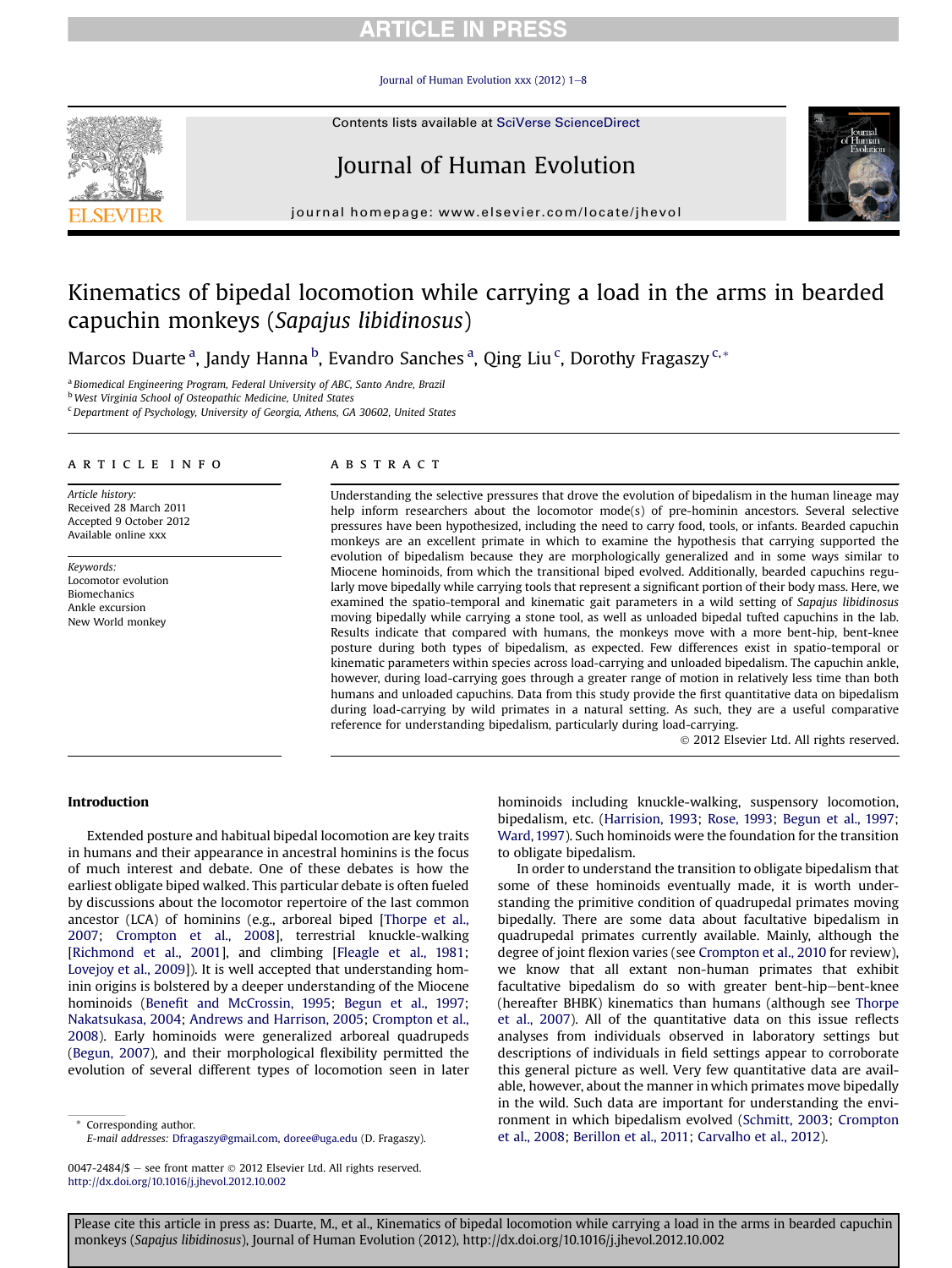2 M. Duarte et al. / Journal of Human Evolution xxx (2012) 1-8

Bearded capuchin monkeys (Sapajus libidinosus, formerly Cebus *libidinosus*<sup>1</sup>) provide a unique opportunity to examine the use of regular, though not obligate, bipedal locomotion during transport of objects by a non-human primate in its natural setting. Bearded capuchin monkeys at Fazenda Boa Vista (Brazil) locomote bipedally for equivalent proportions of locomotor samples (1.2% of locomotor samples for adults and juveniles [\[Biondi, 2010](#page-6-0)]) as reported by [Doran \(1992](#page-6-0), [1993,](#page-6-0) [1997\)](#page-6-0) for adult African apes (1.5%, averaged across gorillas, bonobos, and chimpanzees, that did not differ substantively on this measure). [Biondi \(2010\)](#page-6-0) reports that bearded capuchin monkeys locomoted bipedally primarily (but not exclusively) during foraging contexts, and while carrying something, both while on the ground and in trees. The population of bearded capuchin monkeys studied by Biondi is well-known to use stones as hammers to crack open nuts ([Fragaszy et al., 2004](#page-6-0)). The bearded capuchin monkeys occasionally transport hammer stones (weighing on average 1 kg; adult monkeys weigh  $2-4.5$  kg) to anvils, carrying these objects in both hands and striding bipedally several meters on the ground, or occasionally along a broad limb ([Visalberghi et al., 2009;](#page-7-0) [Biondi, 2010;](#page-6-0) [Fragaszy et al., 2010\)](#page-6-0). Among extant wild primates, to our knowledge authors report observing only bearded capuchin monkeys carrying tools bipedally (although wild chimpanzees have been observed carrying food items bipedally [[Carvalho et al., 2012](#page-6-0)] and objects used in display [[Goodall, 1971\]](#page-6-0)).

In sum, quantitative data on the kinematics of BHBK bipedalism by wild primates is limited, and kinematics during carrying of a load by wild primates are not quantified at all (although [Watson](#page-7-0) [et al., 2009](#page-7-0) provide data for captive apes). Thus, in this study, we describe spatio-temporal and kinematic characteristics of wild capuchins' bipedal locomotion during transport of heavy stones and compare these data with data recently provided by [Demes](#page-6-0) [\(2011\)](#page-6-0) on tufted capuchin monkeys (Sapajus (Cebus) apella spp.<sup>2</sup>) walking bipedally in a laboratory setting, unloaded. Although wild bearded capuchin monkeys do walk bipedally while carrying light loads or nothing at all, they do so infrequently and unpredictably, and we could not acquire a suitable sample of episodes for analysis of unloaded bipedal walking. This remains a goal for the future.

### Materials and methods

### Subjects

Six members of one wild group of bearded capuchins voluntarily participated in this study (see Table 1). The monkeys are habituated to human observers. The study site is located at Fazenda Boa Vista and adjacent lands (hereafter, FBV) in the southern Parnaíba Basin  $(9°S, 45°W)$  in Piauí, Brazil. Boa Vista is a flat open woodland

| ---- |  |
|------|--|
|      |  |

Characteristics of the subjects (Sapajus (Cebus) libidinosus).

| Subject number | Sex | Mass (kg) | Leg length $(m)$ | Leg length $(m)$ |
|----------------|-----|-----------|------------------|------------------|
|                |     |           | Knee to heel     | Hip height       |
|                | M   | 4.2       | 0.11             | 0.22             |
| 2              | M   | 3.5       | 0.13             | 0.24             |
| 3              | M   | 3.6       | 0.12             | 0.27             |
| 4              | F   | 2.1       | 0.11             | 0.20             |
| 5              | M   | 1.8       | 0.11             | 0.21             |
| 6              | M   | 3.0       | 0.12             | 0.26             |
|                |     |           |                  |                  |

For sake of comparison with the literature, the leg lengths are presented as the distance from knee to heel and the hip height at midstance.

(altitude 420 m asl) punctuated by sandstone ridges, pinnacles, and mesas rising steeply to  $20-100$  m. See [Madden et al. \(2007\)](#page-7-0) and [Visalberghi et al. \(2007\)](#page-7-0) for further details of the region.

Monkeys crack nuts throughout the year ([Spagnoletti et al.,](#page-7-0) [2011;](#page-7-0) [Verderane et al., in review](#page-7-0)). They transport the nuts to anvil sites scattered across their home range [\(Visalberghi et al.,](#page-7-0) [2007\)](#page-7-0). When an anvil site lacks a stone, or when they are displaced from an anvil site, the monkeys routinely carry a hammer stone with them ([Visalberghi et al., 2009](#page-7-0); [Fragaszy et al., 2010\)](#page-6-0) and new hammer stones appear at anvil sites at a low rate ([Visalberghi and Fragaszy, in press](#page-7-0)).

Filming took place in May 2008, during the early dry season. We prepared an area the monkeys were known to frequent so that we could film at appropriate angles and distances as the monkeys carried a stone placed at a predetermined start point to an anvil several meters away. The course the monkeys traveled was flat, horizontal (imperceptibly sloping) and free of vegetation and other obstructions [\(Fig. 1](#page-2-0)). The substrate was compacted well-drained sandy soil, free of stones, roots, or other surface irregularities. Other hammer stones present in the immediate area were collected for the duration of filming each day and returned to their original locations at the end of filming. We presented palm nuts (Orbignya spp. and Astrocaryum spp.) collected locally for the monkeys to carry to the anvil and subsequently crack open and consume. The monkeys routinely crack nuts of these species and several others ([Spagnoletti et al., 2011;](#page-7-0) [Verderane et al., in review\)](#page-7-0).

### Procedure

Two video cameras (Canon GL2) placed at oblique angles (approximately  $90^\circ$  between cameras) to the line of travel were employed to obtain a three-dimensional reconstruction of the movement. A 1 m cubic calibration object placed at two points in the sagittal plane along the line of travel was filmed prior to and following each session. After calibration, one experimenter placed the hammer stone (930 g, ovoid in shape, quartzite) and a single nut at a fixed start point 4 m from the anvil. The stone was familiar to the monkeys, as they had used it at this site for several years. We placed the nut together with the stone, not at the anvil, because the monkeys prefer to carry both objects together. If the nut is placed on the anvil, they collect it, then collect the stone, and transport the set to the anvil. Each capuchin monkey was filmed transporting the stone and the nut along the middle 2 m of the 4 m straight-line course to the anvil. In this manner, we captured only transport (not pick-up or placement) of the stone and nut. The video was captured at 30 frames per second and each frame was deinterlaced to produce 60 fields per second.

We coded five transports for each monkey. For each transport, two consecutive strides were analyzed, producing ten strides per subject in the data set. A stride is defined as the events between two consecutive initial contacts of the right foot with the ground.

 $1$  Recent molecular analysis has revealed that capuchin monkeys, formerly identified as the single genus Cebus, are two genera, with the robust (tufted) forms (including libidinosus, xanthosternos, and several other species) now recognized as the genus Sapajus, and the gracile forms retained as the genus Cebus ([Lynch Alfaro](#page-7-0) [et al., 2012](#page-7-0)). The nomenclature for Sapajus is registered with ZooBank (urn:lsid: zoobank.org:act:3AAFD645-6B09-4C88-B243-652316B55918). To date, tool use has been observed in some species of wild Sapajus, but no species of wild Cebus.

 $2$  Because colonies of tufted capuchin monkeys held in the USA are derived from animals imported from the wild prior to the elevation of subspecies of Cebus apella to true species, and more recently, to species in genus Sapajus, distinct from Cebus, monkeys in these colonies are now recognized as unknown combinations of species and hybrids of the genus Sapajus, rather than as C. apella. We designate these individuals as Sapajus (Cebus) apella spp. in this report, for clarity and for continuity with the published names, as the compounding name changes in these taxa can be confusing. With particular reference to this report, the changes in taxonomy mean that we cannot specify the taxonomic relation at the species level of the monkeys studied by [Demes \(2011\)](#page-6-0) to the monkeys studied in this report. They are from the same genus, however (tufted capuchins, Sapajus).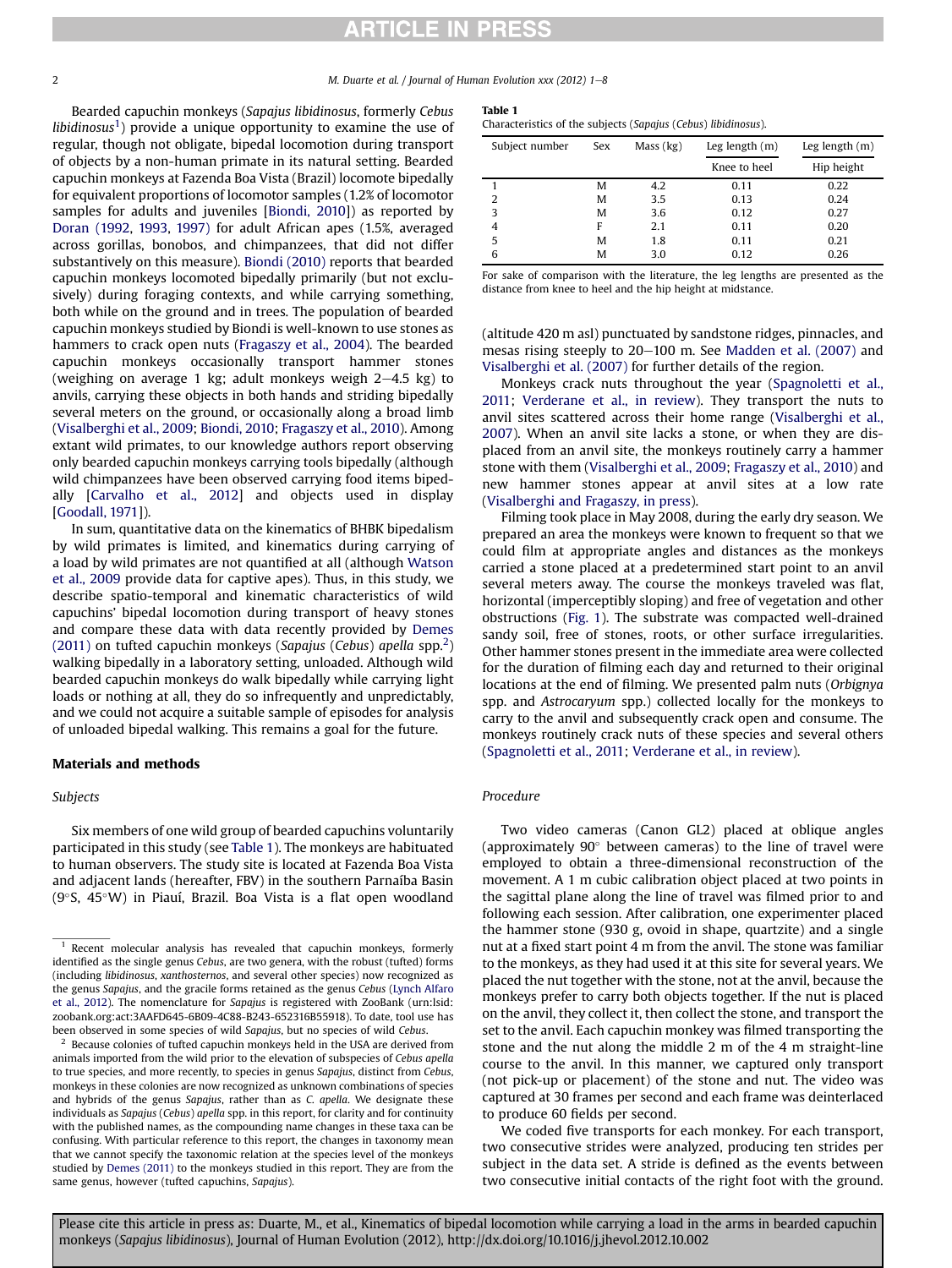M. Duarte et al. / Journal of Human Evolution  $xxx$  (2012)  $1-8$  3

<span id="page-2-0"></span>

Figure 1. View of the experimental area across which the monkeys transported a stone and a nut on their way to an anvil (off view to the right). The substrate was level, nearly horizontal, compact sandy soil, raked free of vegetation, roots, etc. The flags on the left marked the position where the stone and nut were placed on the ground. The moderately sheer fabric panel behind the monkey was hung on a horizontal pole. The panel provided a homogeneous visual background, improving visibility of the monkey in video playback. The monkeys habituated quickly to these features and carried the stone and nut in a direct line from the pick-up point to the anvil. Photo by Rebecca Greenberg.

The APAS software (Ariel Inc., Trabuco Canyon, CA) was used to synchronize the images and digitize manually ten anatomical landmarks on the monkey from each field of the video (60 fields/s) using the spatial model shown in Fig. 2. The videos from the two cameras were synchronized by detecting a common temporal event such as the first heel strike. As the cameras operated at a 60 Hz frequency, this synchronization procedure results in a temporal error of  $\leq$ 0.017 s. Considering a typical movement speed of the order of 1 m/s, this temporal error can introduce a spatial error of 1.7 cm.

During the filming of the wild capuchins, we were unable to put markers on their skin. The digitization of the anatomical landmarks had to be performed by estimating these point locations in each field of video. This task was performed by one of the authors (ES), who is experienced in movement analysis, following study of the location of the anatomical landmarks on an anatomical model and a true skeleton of a capuchin. Then, ES and MD practiced the digitization with some of the videos until the authors felt confident in performing the coding. This method of manual markerless digitization may have increased the error of the movement



Figure 2. A bearded capuchin monkey (Sapajus libidinosus) carrying a stone and a nut (left). Photo by Noemi Spagnoletti. The anthropometric model employed to describe movement, and the joint angle convention (right). The anatomical landmarks digitized were: 1. Tip of the second toe; 2. Second metatarsal phalangeal; 3. Heel; 4. Lateral malleolus; 5. Knee joint center; 6. Trochanter; 7 Iliac crest; 8. C5 vertebra.

description in comparison with a digitization with markers. We have no alternative, however, to study wild capuchins. The error of the three-dimensional reconstruction employed can be described by the average residual of the reconstruction, a measure of the relative accuracy of the point location in the 3D space, which across all points and subjects was 1.7 cm. All of the spatio-temporal and kinematics data were obtained from the analysis of the right side of the subject's body.

The protocol for this study was approved by the University of Georgia IACUC and followed all applicable regulations for the humane treatment of animals in research.

### Data analysis

The real coordinates for anatomical landmarks were reconstructed using a direct linear transformation (DLT) algorithm adapted from a code written by Christoph Reinschmidt and Ton van den Bogert (freely available at [http://isbweb.org/software/\)](http://isbweb.org/software/) implemented in the Matlab 7.5 software (Mathworks Inc., Natick, MA). Analyses were performed using the Matlab software. As all of the frames were manually digitized, no points were missing and there was no need for interpolation of the data. Kinematic data were smoothed (digitally filtered) using a fourth order and zero-lag Butterworth low-pass filter with an 8 Hz cutoff frequency. This cutoff frequency was chosen based on a frequency analysis of the signal and noise of the data ([Robertson, 2004\)](#page-7-0). The following spatio-temporal variables were calculated for each stride: length [m] (defined as the distance between two consecutive initial contacts of the right foot with the ground), duration [s] (defined as the time interval between two consecutive initial contacts of the right foot with the ground), speed [m/s] (length divided by duration), frequency [Hz], and period of contact of one foot with the ground [s]. To compare the spatio-temporal characteristics of individuals of different sizes, these absolute variables were used to calculate the following dimensionless variables: dimensionless stride length (stride length divided by leg length, defined as hip height at midstance), dimensionless speed (the square root of the Froude number,  $[v^2/gL]^{1/2}$ , where g is the gravitational acceleration and  $L$  is the leg length), dimensionless stride frequency (stride frequency multiplied by  $[L/g]^{1/2}$ ), and duty factor (period of contact of one foot with the ground divided by the stride period).

The angular kinematics of the ankle, knee, and hip joints and of the trunk segment were calculated for each stride according to the convention illustrated in Fig. 2. For each angle time-series, the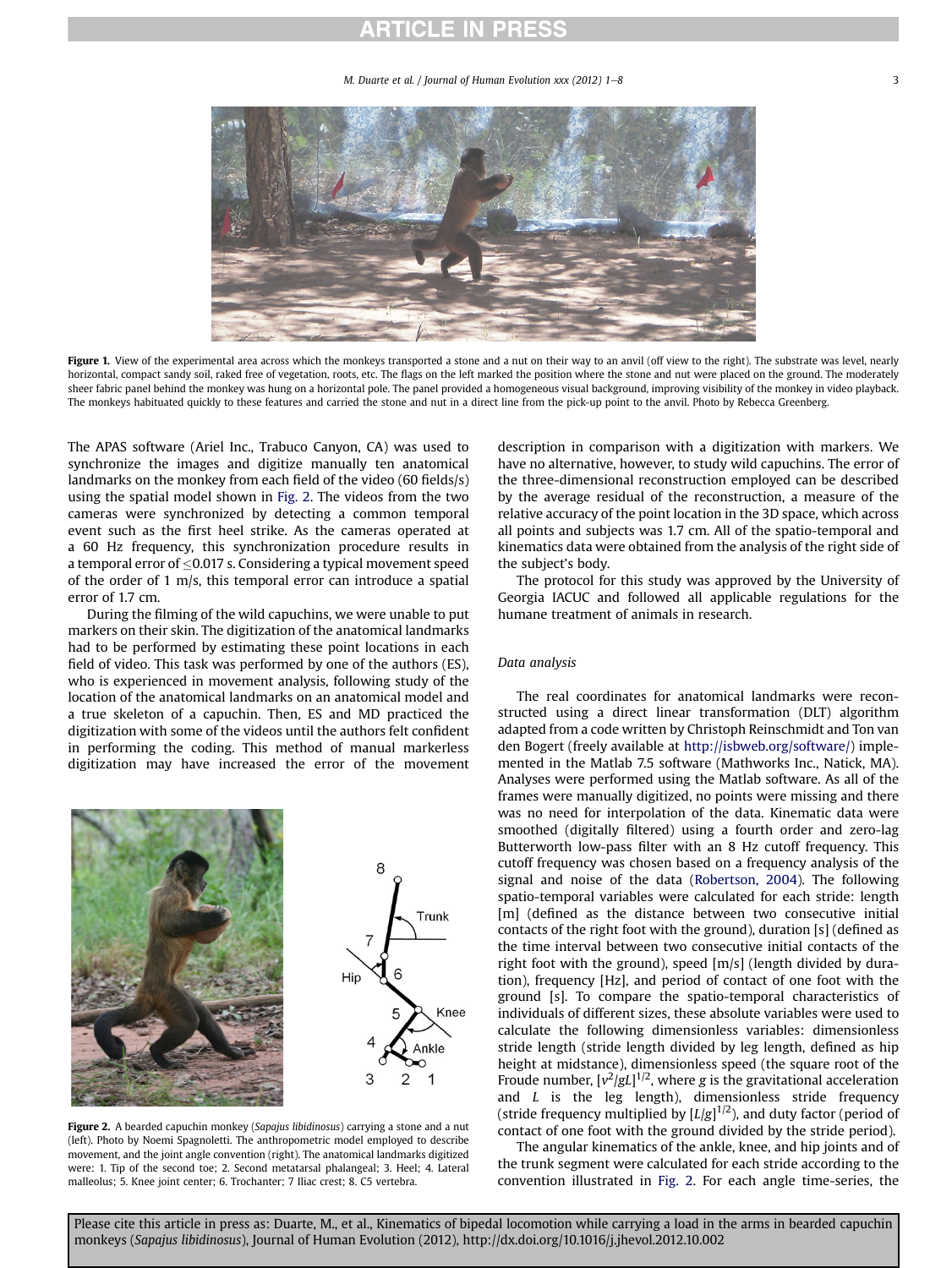M. Duarte et al. / Journal of Human Evolution xxx (2012)  $1-8$ 

<span id="page-3-0"></span>

Figure 3. Stick figure of one representative gait stride movement of one bearded capuchin monkey.

following spatio-temporal and kinematic variables were calculated at the first contact of the foot with the ground (touchdown) and at the last contact of the foot with the ground (takeoff): maximum, minimum, mean, range (maximum minus minimum), and the joint angles.

#### Results

#### Spatio-temporal characteristics

As expected, during load-carrying bipedalism, bearded capuchins walk with a bent-hip, bent-knee (BHBK) gait (Fig. 3). Table 2 presents descriptive statistics for spatio-temporal variables for data in this study, for unloaded bipedal tufted capuchins [\(Demes, 2011\)](#page-6-0), and for comparison with unloaded bonobos (Pan paniscus) ([Aerts et al., 2000](#page-6-0)), baboons (Papio anubis) [\(Berillon et al., 2011\)](#page-6-0), and gibbons (Hylobates lar) [\(Vereecke et al., 2006](#page-7-0)). Dimensionless stride length, dimensionless stride frequency, and duty factor versus dimensionless speed during load-carrying were fitted with the equation  $y = a \times speed + b$  using the least squares method ([Fig. 4](#page-4-0)). The linear fits of the capuchin data were all significant for the dimensionless stride length, frequency, and duty factor. [Fig. 4](#page-4-0) also shows the corresponding fitted lines for bipedal locomotion in Pan paniscus ([Aerts et al., 2000\)](#page-6-0), P. anubis ([Berillon et al., 2011\)](#page-6-0), and H. lar [\(Vereecke et al., 2006\)](#page-7-0).

#### Joint kinematics and coordination

In general, capuchins exhibited large flexion at the hip and knee ([Fig. 5](#page-5-0)) and a larger excursion of the ankle during bipedal load-carrying than when walking bipedally unloaded [\(Table 3\)](#page-6-0). Load-carrying capuchins showed greater plantarflexion of the ankle than any of the other species included in [Table 3](#page-6-0).

### Discussion

Although bipedal locomotion is a small part of locomotor time budgets among all non-human primates, and bipedal locomotion while carrying a load in the arms is even less common, it is routine among bearded capuchin monkeys at Boa Vista. We were able to study the monkeys' bipedal locomotion as they carried a load because monkeys willingly transport stones to use in cracking nuts. We took advantage of this naturally occurring phenomenon to study the kinematics of bipedal locomotion while carrying a moderately heavy load (930 g;  $21-40%$  of body mass). The benefit of executing this task has been hypothesized as a selective pressure leading to the evolution of bipedalism ([Washburn, 1959](#page-7-0), [1967](#page-7-0); [Hewes, 1961,](#page-6-0) [1964](#page-6-0); [Lovejoy, 1981](#page-7-0); [Iwamoto, 1985;](#page-7-0) [Marzke, 1986](#page-7-0); Wall-Scheffl[er et al., 2007;](#page-7-0) [Watson et al., 2009;](#page-7-0) [Carvalho et al.,](#page-6-0) [2012](#page-6-0)).

### Interspecific comparison of unloaded and loaded bipedalism

Spatio-temporal variables After scaling the spatio-temporal variables based on dynamic similarity, the patterns of dimensionless stride length, frequency, and duty factor across the range of dimensionless speed present a few differences between capuchins carrying a load and those not carrying a load. Capuchins carrying a load tend to move more quickly and do so using a higher stride frequency than other capuchins not carrying a load [\(Demes, 2011](#page-6-0)). This is in contrast to bonobos that, when carrying a load, move more slowly and use a slower stride frequency (and a shorter stride length) (Table 2). Chimpanzees also appear to use a slower stride frequency during load-carrying bipedal movement.

Even though the capuchins tend to move faster when carrying a load (i.e., in our study), they used a higher duty factor than when not carrying a load (i.e., as in [Demes, 2011\)](#page-6-0). As the locomotor speed of an animal increases, it is normally expected that the duty factor should decrease and when there is a transition from walk to run, the duty factor normally drops below 0.5 (indicating there is only

#### Table 2

Mean and standard deviation values across subjects of the spatio-temporal variables during bipedal locomotion for Sapajus (Cebus) libidinosus carrying a load (this study) and for Sapajus (Cebus) apella spp. ([Demes, 2011\)](#page-6-0) not carrying a load, and for comparison with three other species, all without load: Pan paniscus [\(Aerts et al., 2000](#page-6-0)), Papio anubis [\(Berillon et al., 2011](#page-6-0)), and Hylobates lar [\(Vereecke et al., 2006\)](#page-7-0).

| Gait variable                     | Species                                       |                                               |                                                                  |                                                        |                                                           |                                                            |
|-----------------------------------|-----------------------------------------------|-----------------------------------------------|------------------------------------------------------------------|--------------------------------------------------------|-----------------------------------------------------------|------------------------------------------------------------|
|                                   | Sapajus (Cebus)<br>libidinosus<br>(with load) | Sapajus (Cebus)<br>libidinosus<br>(with load) | Sapajus (Cebus)<br><i>apella</i> (without load)<br>(Demes. 2011) | Pan paniscus<br>(without load)<br>(Aerts et al., 2000) | Papio anubis<br>(without load)<br>(Berillon et al., 2011) | Hylobates lar<br>(without load)<br>(Vereecke et al., 2006) |
| Duty factor                       | $0.65 + 0.04$                                 | $0.65 + 0.04$                                 | $0.55 + 0.05$                                                    | $0.63 + 0.05$                                          | $0.70 + 0.03$                                             | $0.64 + 0.06$                                              |
| Stride length [m]                 | $0.56 \pm 0.06$                               | $0.56 \pm 0.06$                               | $0.54 \pm 0.05$                                                  | $0.92 \pm 0.29$                                        | $0.52 \pm 0.03$                                           | $0.72 \pm 0.02$                                            |
| Stride duration [s]               | $0.46 + 0.04$                                 | $0.46 + 0.04$                                 | $0.54 + 0.05$                                                    | $0.68 + 0.19$                                          | <b>NA</b>                                                 | <b>NA</b>                                                  |
| Stride frequency [Hz]             | $2.21 + 0.20$                                 | $2.21 + 0.20$                                 | $1.71 + 0.16$                                                    | $1.42 + 0.33$                                          | $1.52 + 0.32$                                             | $1.51 \pm 0.43$                                            |
| Speed [m/s]                       | $1.26 + 0.18$                                 | $1.26 + 0.18$                                 | $1.00 + 0.14$                                                    | $1.4 + 0.40$                                           | $0.79 + 0.19$                                             | $1.1 + 0.43$                                               |
| Dimensionless stride<br>length    | $2.4 + 0.30$                                  | $4.9 + 0.70a$                                 | $4.4 \pm 0.40$                                                   | $3.9 + 1.00^a$                                         | $3.33 + 0.56^a$                                           | $4.7 \pm 1.30^a$                                           |
| Dimensionless stride<br>frequency | $0.34 + 0.02$                                 | $0.24 + 0.01a$                                | $0.19 + 0.02$                                                    | $0.24 + 0.04^a$                                        | $0.19 + 0.04^a$                                           | $0.19 + 0.05^{\circ}$                                      |
| Dimensionless speed               | $0.83 \pm 0.15$                               | $1.19 \pm 0.19^{\rm a}$                       | $0.68 \pm 0.10$                                                  | $0.95 \pm 0.31^a$                                      | $0.64 + 0.18a$                                            | $0.90 \pm 0.35^{\rm a}$                                    |

a Dimensionless variables were calculated with leg length calculated as the distance from knee to heel, rather than with hip height at midstance. 'NA' indicates data not available.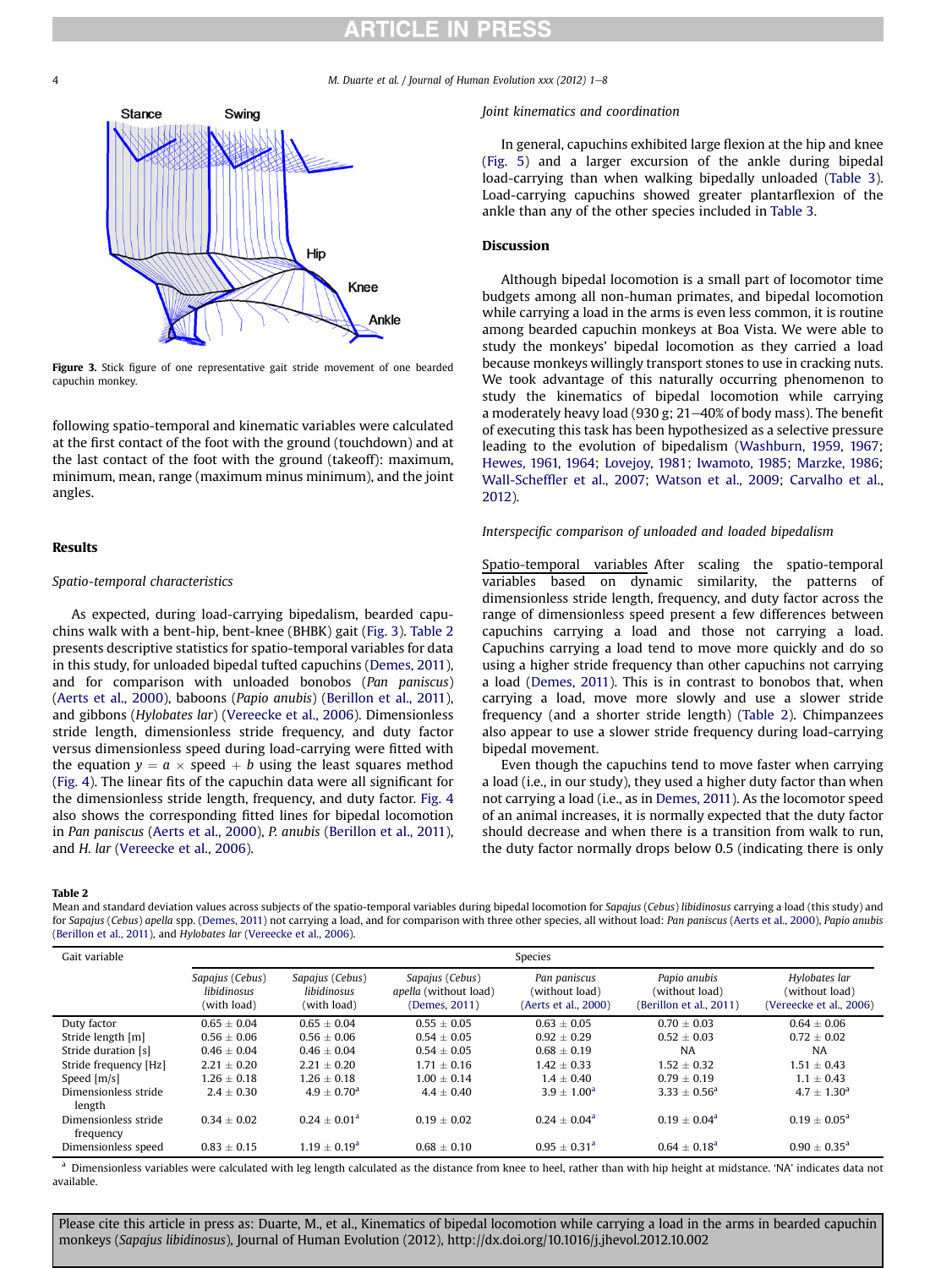<span id="page-4-0"></span>

Figure 4. Spatio-temporal gait characteristics compared to dimensionless speed during load-carrying by capuchins (Sapajus (Cebus) libidinosus and apella) from this study and unloaded bipedal locomotion in bonobos (Pan paniscus) [\(Aerts et al., 2000\)](#page-6-0), baboons (Papio anubis) ([Berillon et al., 2011](#page-6-0)), and gibbons (Hylobates lar) [\(Vereecke](#page-7-0) [et al., 2006](#page-7-0)). Values are derived using leg length defined as the distance from knee to ankle for all groups. The data were fitted with the equation  $y = a \times speed + b$ . The linear fits of the capuchin data were all significant for the dimensionless stride length  $(a = 1.39, b = 0.75, R<sup>2</sup> = 0.82, p = 0.01)$ , frequency  $(a = 0.11, b = 0.21, R<sup>2</sup> = 0.73)$  $p = 0.03$ ), and duty factor ( $a = -0.18$ ,  $b = 0.87$ ,  $R^2 = 0.72$ ,  $p = 0.03$ ).

one foot in contact with the ground at a time and there is a flight phase when both feet are not in contact with the ground, as opposed to what is typically observed in walking when there is a double support phase with both feet in contact with the ground) ([Alexander, 2003\)](#page-6-0). Another interpretation of these results is that given the high values of dimensionless speed (0.83  $\pm$  0.15 on average when leg length was calculated as hip height at midstance and 1.19  $\pm$  0.19 on average when leg length was calculated as the distance from knee to heel), the capuchins of this study were running instead of walking. Although we cannot negate this explanation with the present data, a similar interpretation could be put forward to the data of some species presented in [Table 2.](#page-3-0) For example, H. lar ([Vereecke et al., 2006](#page-7-0)) presented a dimensionless speed of 0.90  $\pm$  0.35, which is not different from the values for the capuchins in this study if we consider the ranges given by the mean plus/minus one standard deviation.

We hypothesize that because of the relatively large mass of the load for the capuchins, they could not carry the load for long

and the heavy load generated a strong perturbation to their balance while moving. As consequence, the capuchins increased their locomotor speed to decrease the duration of the task and also increased the duration of their double support phase to increase their balance during walking. The increase in dimensionless stride frequency, but not dimensionless stride length, also supports this hypothesis. Of note, however, is that the maximum gait speed found by [Demes \(2011\)](#page-6-0) for the capuchins not carrying a load was 1.28 m/s, which is higher than the gait speed of two of the six load-carrying capuchins that we analyzed (ranges  $0.98-1.45$  m/s). Thus the capuchins in the two studies are not very different with regard to their gait speeds. An alternative interpretation of the greater duty factors in the loaded condition is that animals when carrying a load tend to increase the duty factor (or simply the time of contact) in comparison with the unloaded condition for the same speed of locomotion (e.g., [Hoyt](#page-7-0) [et al., 2000](#page-7-0)) and this is thought to be an attempt to decrease the rate of force application and the metabolic cost in the loaded condition ([Kram and Taylor, 1990;](#page-7-0) [Farley and Taylor, 1991\)](#page-6-0). However, by the same reasoning, we would expect a decrease in preferred speed in the loaded condition compared with the unloaded condition (for example, horses decreased their preferred speed when transporting a load [\[Wickler et al., 2001\]](#page-7-0)). Although we do not have data for the same subjects locomoting in these two conditions, the observation that capuchins with load moved with about the same, or even slightly higher, speeds than the capuchins in the unloaded condition found by [Demes \(2011\)](#page-6-0) does not favor this interpretation.

Kinematic parameters Capuchin monkeys carrying a load, similar to other primates walking bipedally, adopted a BHBK gait. Load-carrying monkeys use greater joint excursion at the ankle than other species throughout almost the entire stride, particularly during the preparation for toe-off [\(Table 3](#page-6-0)). These data suggest that capuchins carrying a load rely more heavily on their distal limb segment for movement than other primates. It is likely that the difference is due to load-carrying, although speed may be a factor. For example, researchers have found that in macaques trained for bipedal locomotion, an increase in speed was achieved by increasing stride length and reducing stride frequency, with a trend towards increased range of joint motion as speed increased [\(Hirasaki et al., 2004](#page-7-0); [Ogihara et al., 2007](#page-7-0)). On the other hand, macaques that were not trained to move bipedally moved at higher speeds via an increase in stride length, but with no changes in joint range of motion [\(Hirasaki et al.,](#page-7-0) [2004\)](#page-7-0). Additionally, in untrained, bipedal gibbons, the hip and ankle angles changed as speed increased, but the knee angle did not [\(Vereecke et al., 2006](#page-7-0)). Since our capuchins did not conform to any of these patterns in total, it is difficult to say whether the joint angle or spatio-temporal gait parameter differences seen between the load-carrying versus unloaded bipedal capuchins were due to speed alone. Especially given that the dimensionless speed values are similar (within one standard deviation of one another), it is difficult to argue that speed has a significant effect on the joint kinematics or spatio-temporal gait parameters between these two samples.

There are some studies that examine the biomechanics of human walking while carrying a load in the arms ([Neumann and](#page-7-0) [Cook, 1985;](#page-7-0) [Cham and Redfern, 2004;](#page-6-0) [Fiolkowski et al., 2006;](#page-6-0) [Watson et al., 2009](#page-7-0)). These studies indicate that while there are some changes in lower limb kinematics, similar to changes seen while wearing a backpack, greater differences are seen in the loading regimes and muscle activation patterns of the lower limb during load-carrying compared with unloaded bipedalism. In terms of kinematics during arm-loaded walking, [Cham and Redfern](#page-6-0) [\(2004\)](#page-6-0) found that the ankle was significantly more plantarflexed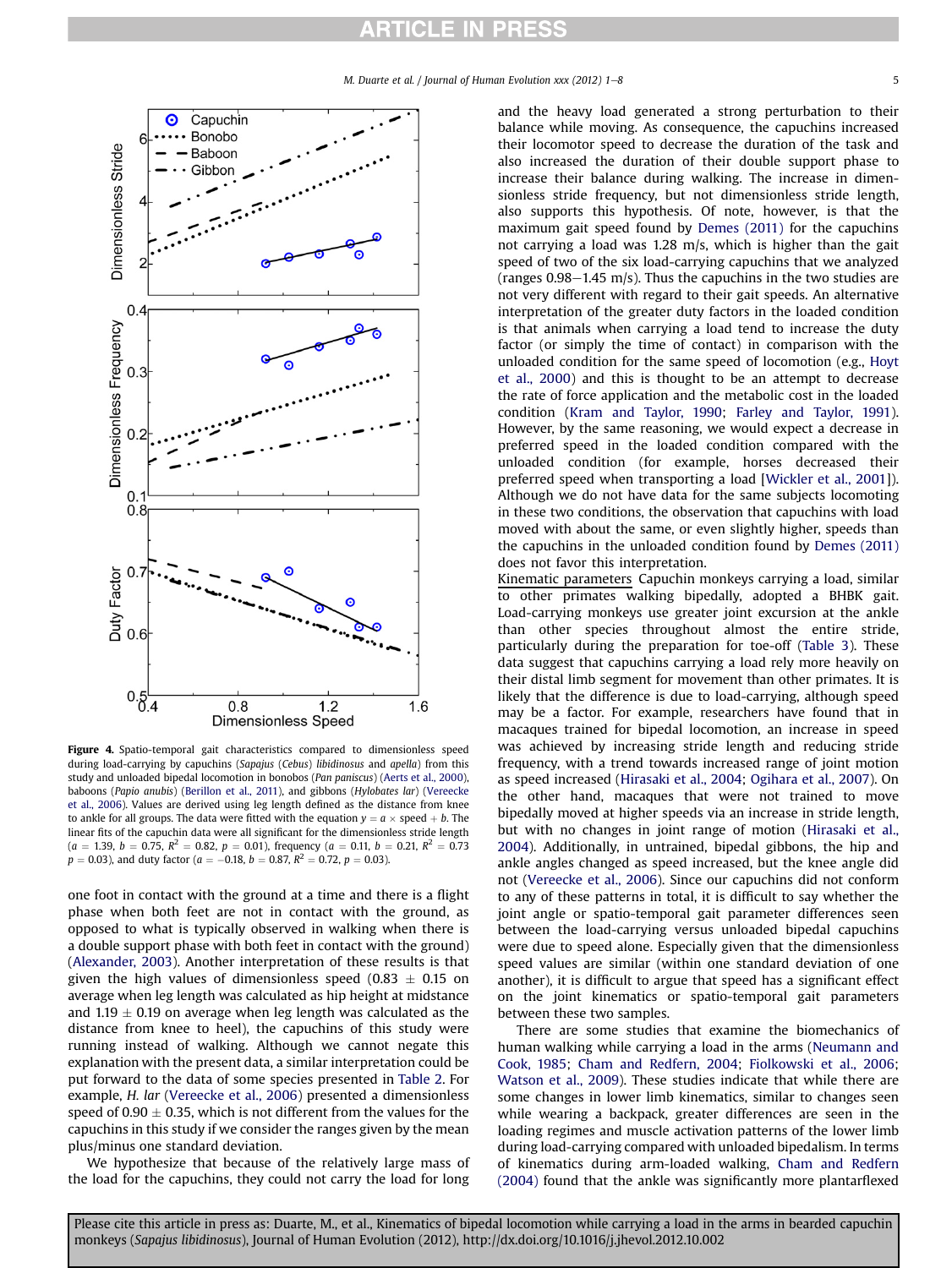<span id="page-5-0"></span>6 M. Duarte et al. / Journal of Human Evolution xxx (2012) 1-8



Figure 5. Mean and standard deviation values across subjects of joint and segment angles versus time during bipedal locomotion for the capuchin subjects carrying a load (continuous line). For the trunk, a larger angle indicates greater trunk extension, whereas for the hip and knee, a larger angle indicates greater flexion. Finally, a larger angle for the ankle indicates greater plantarflexion. Range of joint and segment angles versus time for unloaded capuchin bipedalism (gray band) were taken from [Demes \(2011\)](#page-6-0). It was not possible to calculate mean and standard deviation from Demes' data; thus, the figure illustrates the range for each angle. Support and swing phase for these data were scaled to match the 0.65 duty factor observed in this study (compared with the 0.55 duty factor observed by [Demes, 2011\)](#page-6-0).

at 20% of the stance phase. Additionally, they found that arm-loaded walking was associated with a significant increase in angular velocity of the ankle joint. Interestingly, this result is similar to the comparison observed between load-carrying and unloaded capuchins during bipedalism.

### Intragenus comparisons

[Demes \(2011\)](#page-6-0) report kinematic data on bipedal locomotion (unloaded; i.e., not transporting anything) of tufted capuchin monkeys (Cebus apella; now Sapajus apella) in a laboratory setting. Comparing these data with ours allows us to examine the similarities and differences in limb use across locomotor mode in tufted capuchins. Such a comparison may be confounded by phylogeny and morphology. At present, captive specimens identified as C. apella or S. apella derived from animals taken from the wild prior to 2000 (and that would include all monkeys in research colonies in the United States, to our knowledge) have an ambiguous taxonomic status, because of the division of S. (C.) apella into several different species in 2001 ([Groves, 2001;](#page-6-0) [Rylands et al., 2005](#page-7-0)), including libidinosus (previously a subspecies designation of C. apella). Thus we cannot know with certainty the taxonomic relationship between the monkeys studied by [Demes \(2011\)](#page-6-0) and the monkeys at Boa Vista, beyond shared membership in the genus Sapajus. Moreover, previous work on the biomechanics of primate locomotion suggests that greater differences are exhibited across genera than within genera ([Hanna and Schmitt, 2011\)](#page-6-0). Thus, we feel a comparison of loaded and unloaded bipedalism across Sapajus, some known to be S. libidinosus and some of undetermined species status (i.e., captive S. (C.) apella), is valid and this comparison provides one way to evaluate kinematic and spatio-temporal differences between load-carrying and unloaded facultative

bipedal locomotion. Unfortunately, physical differences among the species of Sapajus, including S. libidinosus and S. apella, have not yet appeared in the literature.

We found limited kinematic differences between wild capuchin monkeys carrying stones (reported here) and captive monkeys locomoting bipedally without a load (as reported by [Demes, 2011\)](#page-6-0). For example, there are limited differences in hip and knee angles across carrying treatments in the monkeys ([Table 3\)](#page-6-0). One possible difference that was revealed in this study, however, is that the range of ankle excursion may be increased during load-carrying, BHBK bipedalism.

It is interesting that the variable in which load-carrying bipedalism appears to differ from unloaded bipedalism in capuchins occurs at the ankle and specifically at toe-off ([Table 3](#page-6-0)), because the ankle plantarflexors are an important source of power at toe-off during extended-joint bipedalism (normal walking) in humans (e.g., [Anderson and Pandy, 1993;](#page-6-0) [Zajac et al., 2003](#page-7-0); [Neptune et al.,](#page-7-0) [2004](#page-7-0)). It is possible that the ankle plantarflexors also contribute a significant amount of power to bipedal locomotion in the monkeys, and this power may increase during load-carrying, as the degree of plantarflexion at toe-off increases by almost 20% ( $\sim$ 25°) over that exhibited during unloaded bipedalism ([Demes, 2011](#page-6-0)). We hypothesize that the larger excursion in plantarflexion during load-carrying bipedalism by capuchins may be associated with a greater angular velocity of the ankle during carrying, as has been found during human carrying ([Cham and Redfern, 2004\)](#page-6-0). Thus, it may be that during load-carrying, the plantarflexors are operating at suboptimal contractile conditions compared with that during the unloaded regime. Some measure of muscle function could be estimated by examining ground reaction force data in concert with muscle activity patterns during loaded bipedalism and comparing such data with unloaded bipedalism (see [Neptune and Sasaki, 2005](#page-7-0)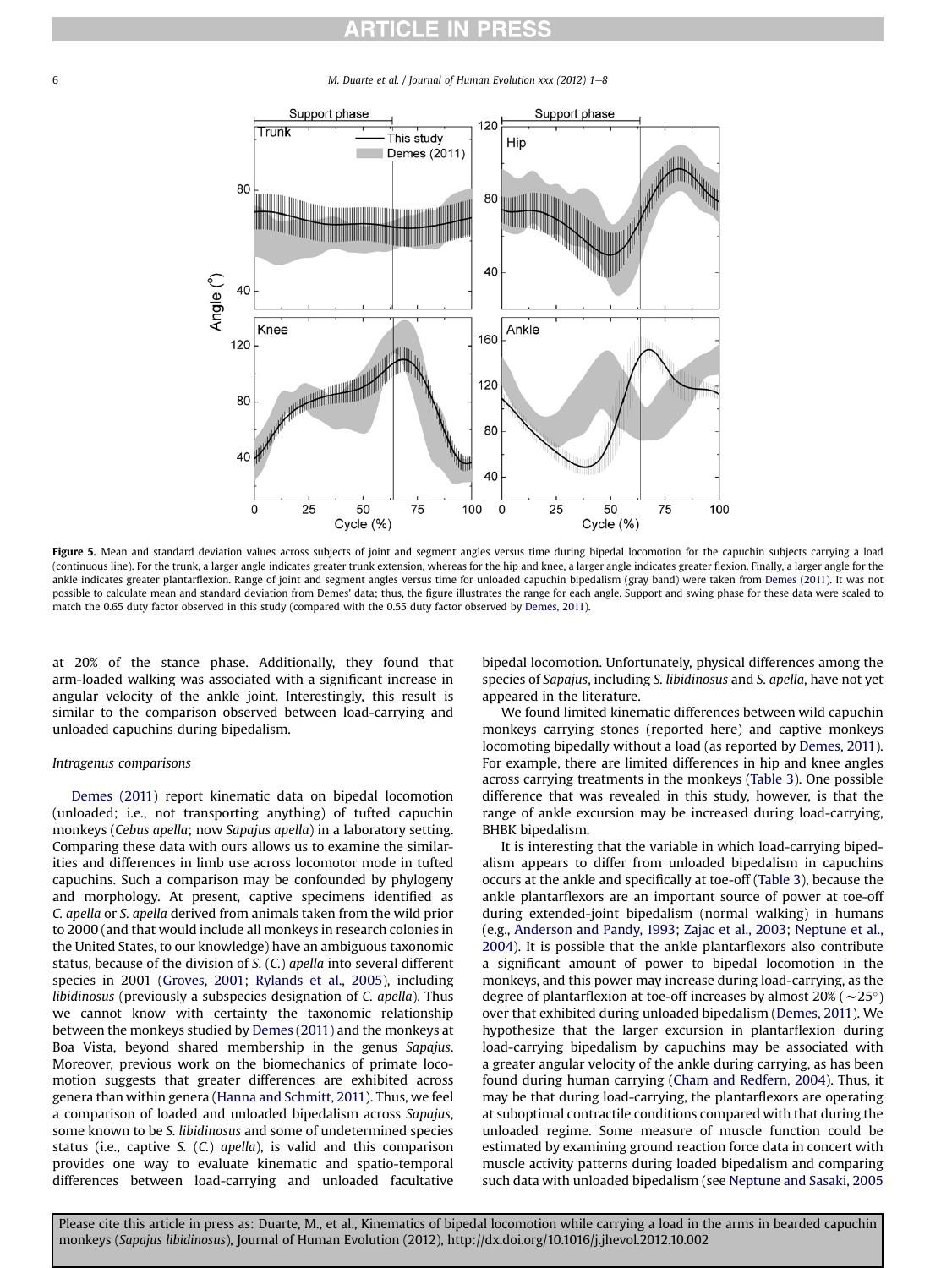#### <span id="page-6-0"></span>Table 3

Mean and standard deviation values of segment and joint angles during bipedal locomotion for capuchins with and without load, and for three other species of primates without load.

| Angle                                              | Segment/Joint                                   |                 |                  |                  |  |  |
|----------------------------------------------------|-------------------------------------------------|-----------------|------------------|------------------|--|--|
|                                                    | Hipb<br>Trunk <sup>a</sup><br>Knee <sup>c</sup> |                 | Ankle            |                  |  |  |
| Sapajus (Cebus) libidinosus with load (this study) |                                                 |                 |                  |                  |  |  |
| Sapajus (Cebus) apella without load (Demes, 2011)  |                                                 |                 |                  |                  |  |  |
| Pan paniscis (D'Aout et al., 2002)                 |                                                 |                 |                  |                  |  |  |
| Papio anubis (Berillon et al., 2011)               |                                                 |                 |                  |                  |  |  |
|                                                    | Hylobates lar (Vereecke et al., 2006)           |                 |                  |                  |  |  |
| Minimum $(°)$                                      | $61.3 \pm 7.7$                                  | $49.6 \pm 12.6$ | $33.3 \pm 5.1$   | $44.7 \pm 6.7$   |  |  |
|                                                    | 63                                              | 46              | 35               | 77               |  |  |
|                                                    | $61.9 \pm 5.3$                                  | $43 \pm 12.9$   | $48.6 \pm 10.0$  | $52.1 \pm 8.6$   |  |  |
|                                                    | <b>NA</b>                                       | $45.4 + 9.4$    | <b>NA</b>        | $89.5 \pm 11.7$  |  |  |
|                                                    | NA                                              | $28.6 \pm 9.6$  | $36.1 \pm 8.4$   | $54.7 \pm 6.6$   |  |  |
| Maximum $(°)$                                      | $74.3 \pm 6$                                    | $98.1 \pm 6.9$  | $112.6 \pm 9.1$  | $158.6 \pm 10.0$ |  |  |
|                                                    | 73                                              | 92              | 125              | 146              |  |  |
|                                                    | $75.3 \pm 8.3$                                  | $84.4 \pm 10.9$ | $117.7 \pm 17.2$ | $88.1 \pm 8.5$   |  |  |
|                                                    | <b>NA</b>                                       | <b>NA</b>       | $116.3 \pm 8.8$  | $124.1 \pm 13.0$ |  |  |
|                                                    | <b>NA</b>                                       | $79.2 \pm 10.0$ | $107.4 \pm 9.9$  | $119.2 \pm 8.8$  |  |  |
| Range $(°)$                                        | $13 \pm 4.4$                                    | $48.5 \pm 7.9$  | $79.3 \pm 12.5$  | $114 \pm 9.4$    |  |  |
|                                                    | <b>NA</b>                                       | NA              | NA               | NA               |  |  |
|                                                    | $13.4 \pm 6.2$                                  | $41.3 \pm 12.4$ | $69.1 \pm 11.5$  | $36.0 \pm 13.6$  |  |  |
|                                                    | <b>NA</b>                                       | NA              | NA               | NA               |  |  |
|                                                    | <b>NA</b>                                       | $50.2 \pm 13.7$ | $68.9 \pm 10.6$  | $62.8 \pm 9.5$   |  |  |
| Mean $(°)$                                         | $67 + 6.9$                                      | $73.3 \pm 8.8$  | $78.5 \pm 3.9$   | $97.5 \pm 6$     |  |  |
|                                                    | $67 + 4$                                        | $71 + 6$        | $86 + 5$         | $105 + 4$        |  |  |
|                                                    | <b>NA</b>                                       | <b>NA</b>       | NA               | <b>NA</b>        |  |  |
|                                                    | NA                                              | $34 \pm 7.1$    | $65.1 \pm 8.3$   | $30.5 \pm 6.8$   |  |  |
|                                                    | $74.7 \pm 5.9$                                  | <b>NA</b>       | NA               | NA               |  |  |
| Touchdown (°)                                      | $70.8 \pm 7.5$                                  | $74.9 \pm 8$    | $39.2 \pm 5.9$   | $109.3 \pm 6.9$  |  |  |
|                                                    | NA                                              | <b>NA</b>       | $39 \pm 6$       | $133 \pm 7$      |  |  |
|                                                    | $69.1 \pm 6.4$                                  | $73.8 \pm 10.0$ | $54.5 \pm 14.5$  | $79.4 \pm 11.1$  |  |  |
|                                                    | $67.3 \pm 4.1$                                  | $75.2 \pm 9.8$  | $55.2 \pm 6.6$   | $119.6 \pm 8.0$  |  |  |
|                                                    | NA                                              | $75.3 \pm 10.7$ | $41.1 \pm 10.4$  | $113.1 \pm 12.4$ |  |  |
| Takeoff (°)                                        | $65.4 \pm 7.4$                                  | $69.4 \pm 12.5$ | $108.8 \pm 11.6$ | $152 \pm 9.6$    |  |  |
|                                                    | <b>NA</b>                                       | NA              | $95 \pm 7$       | $126 \pm 10$     |  |  |
|                                                    | NA                                              | $48.2 \pm 12.6$ | $110.9 \pm 16.9$ | $80.2 \pm 7.0$   |  |  |
|                                                    | NA                                              | $55.5 \pm 11.5$ | $113.2 \pm 9.0$  | $122.1 \pm 12.1$ |  |  |
|                                                    | NA                                              | $34.1 \pm 9.4$  | $84.5 \pm 16.0$  | $87.3 \pm 13.1$  |  |  |
|                                                    |                                                 |                 |                  |                  |  |  |

<sup>a</sup> S. (C.) apella spp. without load calculated as 90-trunk pitch (Demes, 2011).

<sup>b</sup> S. (C.) apella spp. without load calculated as 180-hip (Demes, 2011).

 $c$  S. (C.) apella spp. without load calculated as 180-knee (Demes, 2011).

for details). We are collecting at least the ground reaction force data currently to begin to address these hypotheses.

#### Conclusion

This study contributes valuable data for reconstruction of locomotor behavior of extinct hominin species because it provides a comparative reference beyond that of extant great apes. We suggest that capuchins provide a useful model, alternative to that of apes, to understand the evolution of early hominins ([Isaac, 1978;](#page-7-0) [Westergaard et al., 1999\)](#page-7-0). Just as diversity of social systems and feeding ecologies in extant primates broadens the range of ideas about these aspects of human evolution, the existence of diverse models of naturally occurring bipedal locomotion broadens our appreciation of the versatility of behavior in primates with generalized quadrupedal anatomy. Bipedal locomotion could certainly be prevalent in advance of specialized anatomy supporting humantypical styles of walking and running, and we show that it could readily involve transport of moderately heavy loads over many meters.

### Acknowledgments

We thank the Oliveira family for allowing the EthoCebus research group to work on their land and for logistical assistance, and Brigitte Demes for sharing data. This research is supported by grants from the National Geographic Society and the L.S.B. Leakey Foundation.

#### References

- Aerts, P., Van Damme, R., Van Elsacker, L., Duchene, V., 2000. Spatio-temporal gait characteristics of the hind-limb cycles during voluntary bipedal and quadru-
- pedal walking in bonobos (Pan paniscus). Am. J. Phys. Anthropol. 111, 503-517. Alexander, R.M., 2003. Principles of Animal Locomotion. Princeton University Press, Princeton.
- Anderson, F.C., Pandy, M.G., 1993. Storage and utilization of elastic strain energy during jumping. J. Biomech. 26, 1413-1427.
- Andrews, P., Harrison, T., 2005. The last common ancestor of apes and humans. In: Lieberman, D., Smith, R.J., Kelley, J. (Eds.), Interpreting the Past: Essays on Human, Primate, and Mammal Evolution. Brill Academic Publishers, Inc., Boston, pp. 103-121.
- Begun, D.R., Ward, C.V., Rose, M.D., 1997. Events in hominoid evolution. In: Begun, D.R., Ward, C.V., Rose, M.D. (Eds.), Function, Phylogeny, and Fossils: Miocene Hominoid Evolution and Adaptations. Plenum Press, New York, pp. 289-415.
- Begun, D.R., 2007. Fossil record of Miocene hominoids. In: Henke, W., Tattersall, I., Hardt, T. (Eds.), Handbook of Paleoanthropology. Springer, New York, pp. 921-977.
- Benefit, B.R., McCrossin, M.L., 1995. Miocene hominoids and hominid origins. Annu. Rev. Anthropol. 24, 237-256.
- Berillon, G., D'Août, K., Daver, G., Dubreuil, G., Multon, F., Nicolas, G., de la Villetanet, B., 2011. In what manner do quadrupedal primates walk on two legs? Preliminary results on olive baboons (Papio anubis). In: D'Août, K., Vereecke, E.E. (Eds.), Primate Locomotion: Linking Field and Laboratory Research. Developments in Primatology: Progress and Prospects. Springer, New York, pp. 61–82. Biondi, L., 2010. Comportamento posicional e uso de substrato de macacos-prego
- Cebus libidinosus Spix, 1823. Master's Thesis, University of São Paulo.
- Carvalho, S., Biro, D., Cunha, E., Hockings, K., McGrew, W.C., Richmond, B.G., Matsuzawa, T., 2012. Chimpanzee carrying behaviour and the origins of human bipedality. Curr. Biol. 22,  $\overline{R}$ 180-R181.
- Cham, R., Redfern, M.S., 2004. Gait adaptations during load carrying on level and inclined surfaces. Occup. Erg.  $4.11-26$ .
- Crompton, R.H., Vereecke, E.E., Thorpe, S.K., 2008. Locomotion and posture from the common hominoid ancestor to fully modern hominins, with special reference to the last common panin/hominin ancestor. J. Anat. 212,  $501 - 543$ .
- Crompton, R.H., Sellers, W.I., Thorpe, S.K.S., 2010. Arboreality, terrestriality and bipedalism. Phil. Trans. R. Soc. B 365, 3301-3314.
- D'Aout, K., Aerts, P., De Clercq, D., De Meester, K., Van Elsacker, L., 2002. Segment and joint angles of hind limb during bipedal and quadrupedal walking of the bonobo (Pan paniscus). Am. J. Phys. Anthropol. 119, 37-51.
- Demes, B., 2011. Three-dimensional kinematics of capuchin monkey bipedalism. Am. I. Phys. Anthropol. 145, 147-155.
- Doran, D.M., 1992. The ontogeny of chimpanzee and pygmy chimpanzee locomotor behavior  $-$  a case-study of paedomorphism and its behavioral correlates. I. Hum. Evol. 23, 139-157.
- Doran, D.M., 1993. Sex-differences in adult chimpanzee positional behavior  $-$  the influence of body size on locomotion and posture. Am. J. Phys. Anthropol. 91,  $99 - 115.$
- Doran, D.M., 1997. Ontogeny of locomotion in mountain gorillas and chimpanzees. I. Hum. Evol. 32, 323–344.
- Farley, C.T., Taylor, C.R., 1991. A mechanical trigger for the trot-gallop transition in horses. Science 253, 306-308.
- Fiolkowski, P., Horodyski, M., Bishop, M., Williams, M., Stylianou, L., 2006. Changes in gait kinematics and posture with the use of a front pack. Ergonomics 49, 885-894.
- Fleagle, J.G., Stern, J.T., Jungers, W., Susman, R.L., Vangor, A.K., Wells, J.P., 1981. Climbing: a biomechanical link with brachiation and with bipedalism. In: Day, M.H. (Ed.), Vertebrate Locomotion. Symposia of the Zoological Society of London. Academic Press, London, pp. 359-375.
- Fragaszy, D.M., Izar, P., Visalberghi, E., Ottoni, E.B., De Oliveira, M.G., 2004. Wild capuchin monkeys (Cebus libidinosus) use anvils and stone pounding tools. Am. J. Primatol. 64, 359-366
- Fragaszy, D.M., Greenberg, R., Visalberghi, E., Ottoni, E.B., Izar, P., Liu, Q., 2010. How wild bearded capuchin monkeys select stones and nuts to minimize the number of strikes per nut cracked. Anim. Behav. 80, 205-214.
- Goodall, J., 1971. In the Shadow of Man. Collins, London.
- Groves, C.P., 2001. Primate Taxonomy. Smithsonian Institution Press, Washington. Hanna, J., Schmitt, D., 2011. Interpreting the role of climbing in primate locomotor
- evolution: are the biomechanics of climbing influenced by habitual substrate use and anatomy? Int. J. Primatol. 32, 430-444.
- Harrision, T., 1993. Cladistic concepts and the species problem in hominoid evolution. In: Kimbel, W.H., Martin, L. (Eds.), Species, Species Concepts, and Primate Evolution. Plenum Press, New York, pp. 345-371.
- Hewes, G.W., 1961. Food transport and the origin of hominid bipedalism. Am. Anthropol. 63, 687-710.
- Hewes, G.W., 1964. Hominid bipedalism: independent evidence for food-carrying theory. Science 146, 416-418.